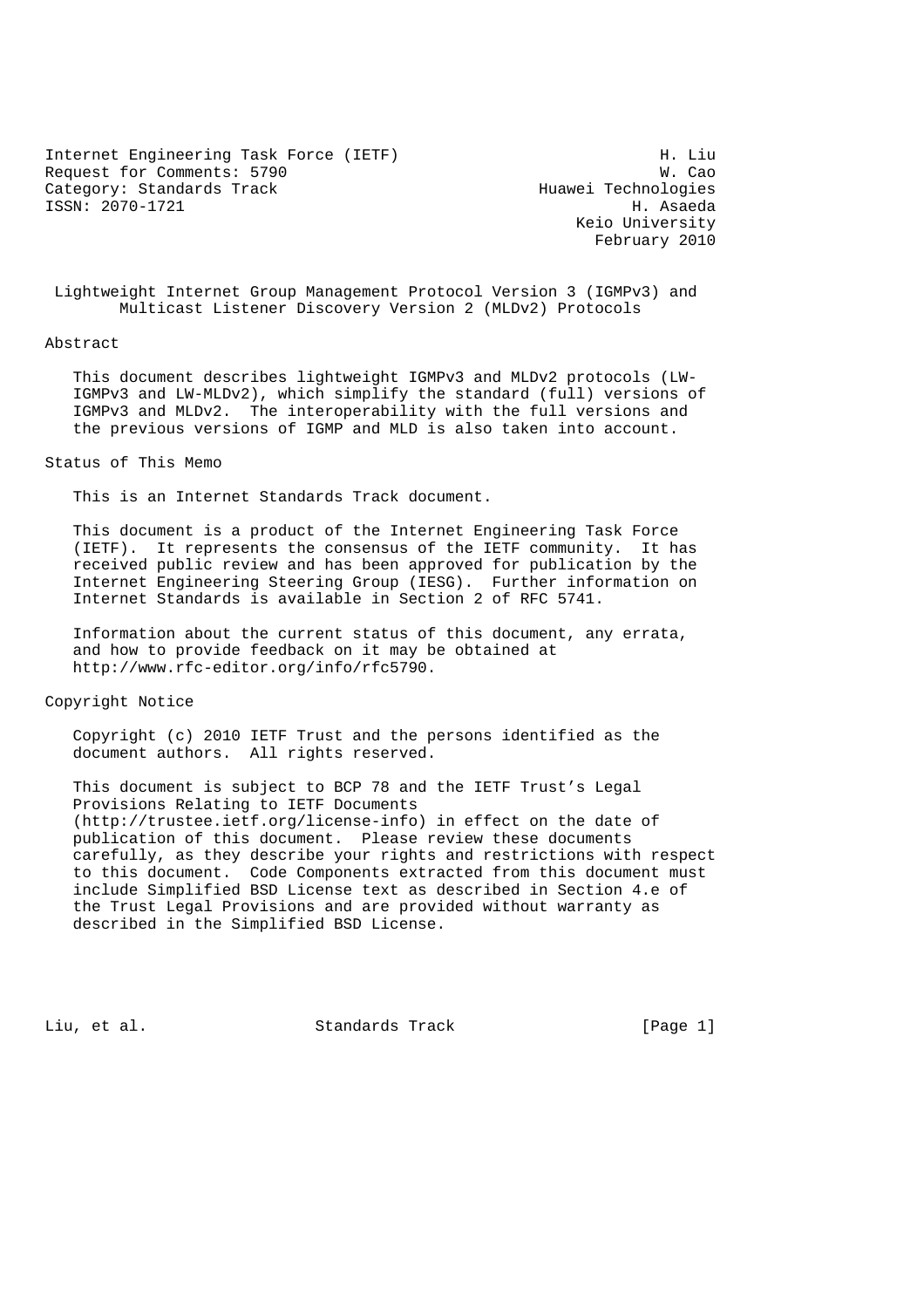This document may contain material from IETF Documents or IETF Contributions published or made publicly available before November 10, 2008. The person(s) controlling the copyright in some of this material may not have granted the IETF Trust the right to allow modifications of such material outside the IETF Standards Process. Without obtaining an adequate license from the person(s) controlling the copyright in such materials, this document may not be modified outside the IETF Standards Process, and derivative works of it may not be created outside the IETF Standards Process, except to format it for publication as an RFC or to translate it into languages other than English.

## Table of Contents

|                | 5.1. Group Timers and Source Timers in the Lightweight Version  9 |  |
|----------------|-------------------------------------------------------------------|--|
|                | 5.2. Source-Specific Forwarding Rules 10                          |  |
|                | 5.3. Reception of Current-State Records 10                        |  |
|                | 5.4. Reception of Source-List-Change and                          |  |
|                | Filter-Mode-Change Records 12                                     |  |
|                |                                                                   |  |
|                | 6.1. Interoperation with the Full Version of IGMPv3/MLDv2 13      |  |
|                | 6.1.1. Behavior of Group Members 13                               |  |
|                | 6.1.2. Behavior of Multicast Routers 13                           |  |
|                | 6.2. Interoperation with IGMPv1/IGMPv2 14                         |  |
|                | 6.2.1. Behavior of Group Members 14                               |  |
|                | 6.2.2. Behavior of Multicast Routers 14                           |  |
|                |                                                                   |  |
| 7 <sub>1</sub> |                                                                   |  |
|                | 7.1. Implementation of Source-Specific Multicast 15               |  |
|                | 7.2. Implementation of Multicast Source Filter (MSF) APIs 16      |  |
|                |                                                                   |  |
|                |                                                                   |  |
|                |                                                                   |  |
|                |                                                                   |  |
|                |                                                                   |  |

Liu, et al. Standards Track [Page 2]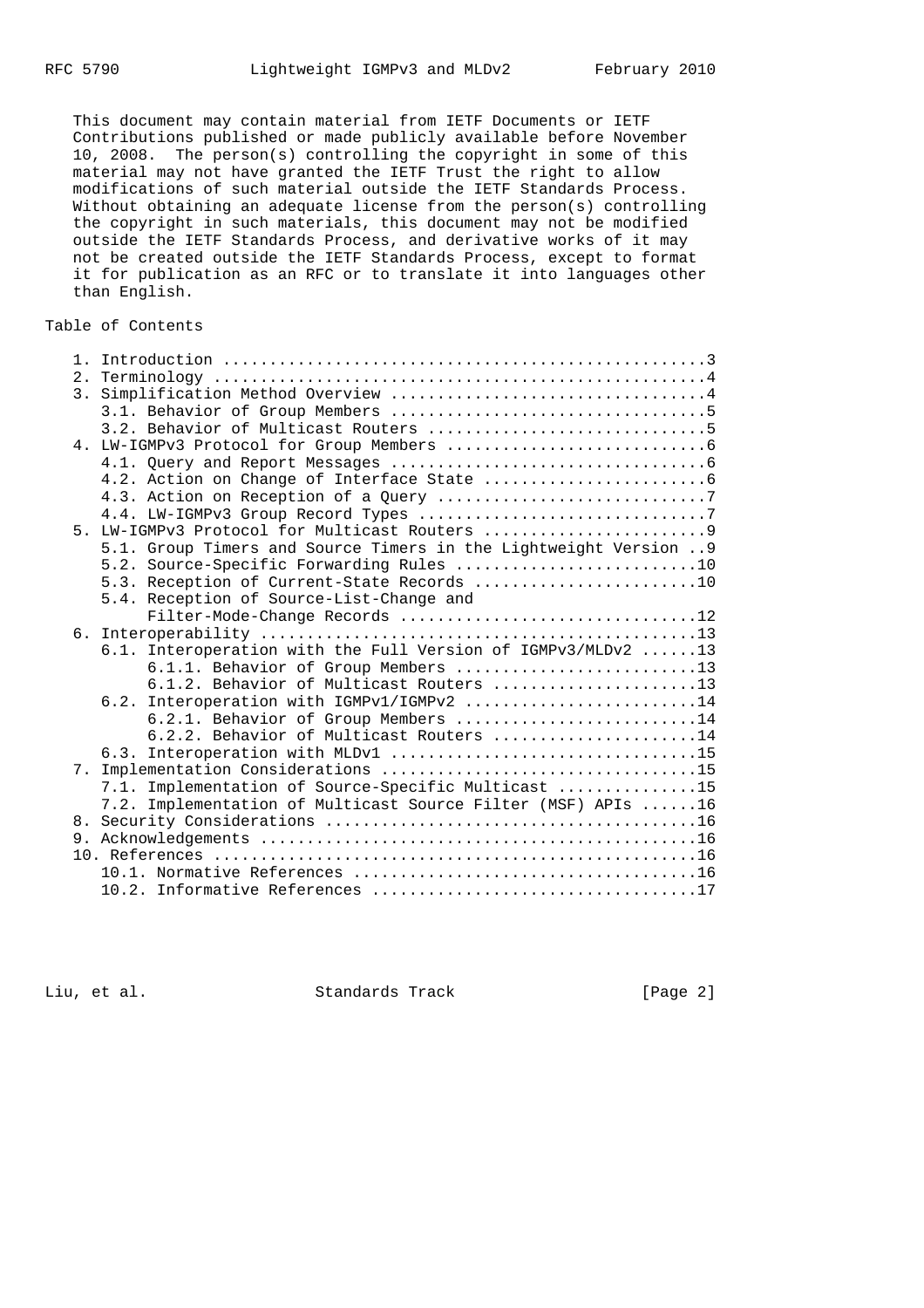## 1. Introduction

 IGMP version 3 [2] and MLD version 2 [3] implement source filtering capabilities that are not supported by their earlier versions, IGMPv1 [4], IGMPv2 [5], and MLDv1 [6]. An IGMPv3- or MLDv2-capable host can tell its upstream router which group it would like to join by specifying which sources it does or does not intend to receive multicast traffic from. IGMPv3 and MLDv2 add the capability for a multicast router to learn sources that are of interest or that are not of interest for a particular multicast address. This information is used during forwarding of multicast data packets.

 INCLUDE and EXCLUDE filter-modes are introduced to support the source filtering function. If a host wants to receive from specific sources, it sends an IGMPv3 or MLDv2 report with filter-mode set to INCLUDE. If the host does not want to receive from some sources, it sends a report with filter-mode set to EXCLUDE. A source-list for the given sources shall be included in the Report message.

 INCLUDE and EXCLUDE filter-modes are also defined in a multicast router to process the IGMPv3 or MLDv2 reports. When a multicast router receives the Report messages from its downstream hosts, it forwards the corresponding multicast traffic by managing requested group and source addresses. Group timers and source timers are used to maintain the forwarding state of desired groups and sources under certain filter-modes. When a group report arrives or a certain timer expires, a multicast router may update the desired or undesired source-lists, reset related timer values, change filter-mode, or trigger group queries. With all of the above factors correlating with each other, the determination rules become relatively complex, as the interface states could be frequently changed.

 The multicast filter-mode improves the ability of the multicast receiver to express its desires. It is useful to support Source- Specific Multicast (SSM) [7] by specifying interesting source addresses with INCLUDE mode. However, practical applications do not use EXCLUDE mode to block sources very often, because a user or application usually wants to specify desired source addresses, not undesired source addresses. Even if a user explicitly refuses traffic from some sources in a group, when other users in the same shared network have an interest in these sources, the corresponding multicast traffic will still be forwarded to the network. It is generally unnecessary to support the filtering function that blocks sources.

 This document proposes simplified versions of IGMPv3 and MLDv2, named Lightweight IGMPv3 and Lightweight MLDv2 (or LW-IGMPv3 and LW-MLDv2). LW-IGMPv3 and LW-MLDv2 are subsets of the standard IGMPv3 and MLDv2.

Liu, et al. Standards Track [Page 3]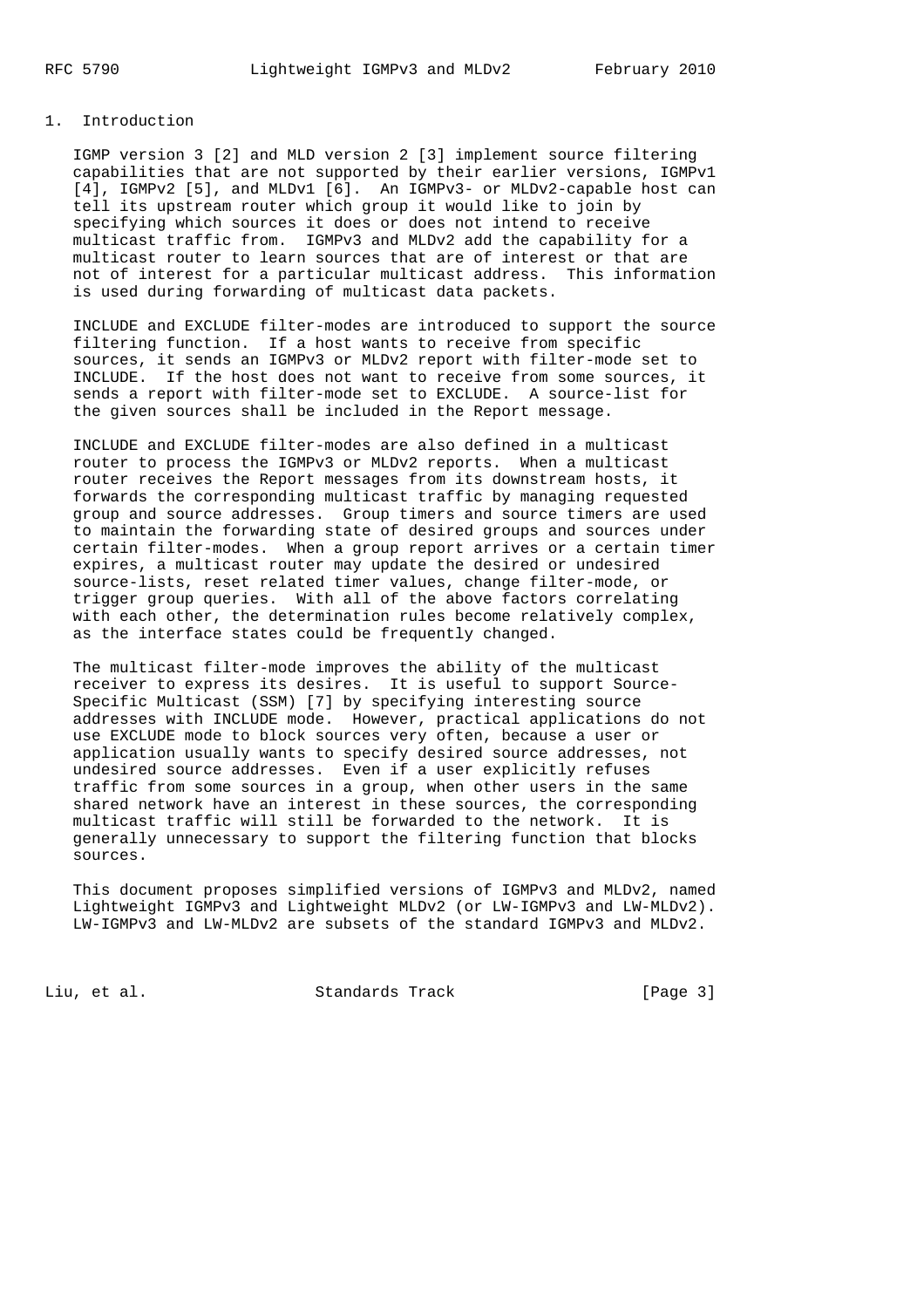They support both Any-Source Multicast (ASM) and SSM communications without a filtering function that blocks sources. Not only are they compatible with the standard IGMPv3 and MLDv2, but also the protocol operations made by hosts and routers (or switches performing IGMPv3/ MLDv2 snooping) are simplified to reduce the complicated operations. Since LW-IGMPv3 and LW-MLDv2 are fully compatible with IGMPv3 and MLDv2, hosts or routers that have implemented the full version do not need to implement or modify anything to cooperate with LW-IGMPv3/ LW-MLDv2 hosts or routers.

#### 2. Terminology

 The key words "MUST", "MUST NOT", "REQUIRED", "SHALL", "SHALL NOT","SHOULD", "SHOULD NOT", "RECOMMENDED", "MAY", and "OPTIONAL" in this document are to be interpreted as described in RFC 2119 [1].

In addition, the following terms are used in this document.

 (\*,G) join: An operation triggered by a host that wants to join a group G. In this case, the host receives from all sources sending to group G. This is typical in ASM communication.

 (S,G) join: An operation triggered by a host that wants to join a group G, specifying a desired source S. In this case, the host receives traffic only from source S sending to group G.

 INCLUDE (S,G) join: An operation triggered by a host that wants to join a group G under INCLUDE filter-mode, specifying a desired source S. Same meaning as (S,G) join.

 EXCLUDE (\*,G) join: An operation triggered by a host that wants to join a group G under EXCLUDE filter-mode. Same meaning as (\*,G) join.

 EXCLUDE (S,G) join: An operation triggered by a host that wants to join a group G under EXCLUDE filter-mode, specifying an undesired source S. This operation is not supported by LW-IGMPv3/LW-MLDv2.

#### 3. Simplification Method Overview

The principle is to simplify the host's and router's behavior as much as possible to improve efficiency, while guaranteeing interoperability with the full versions, and introducing no side effects on applications.

Liu, et al. Standards Track [Page 4]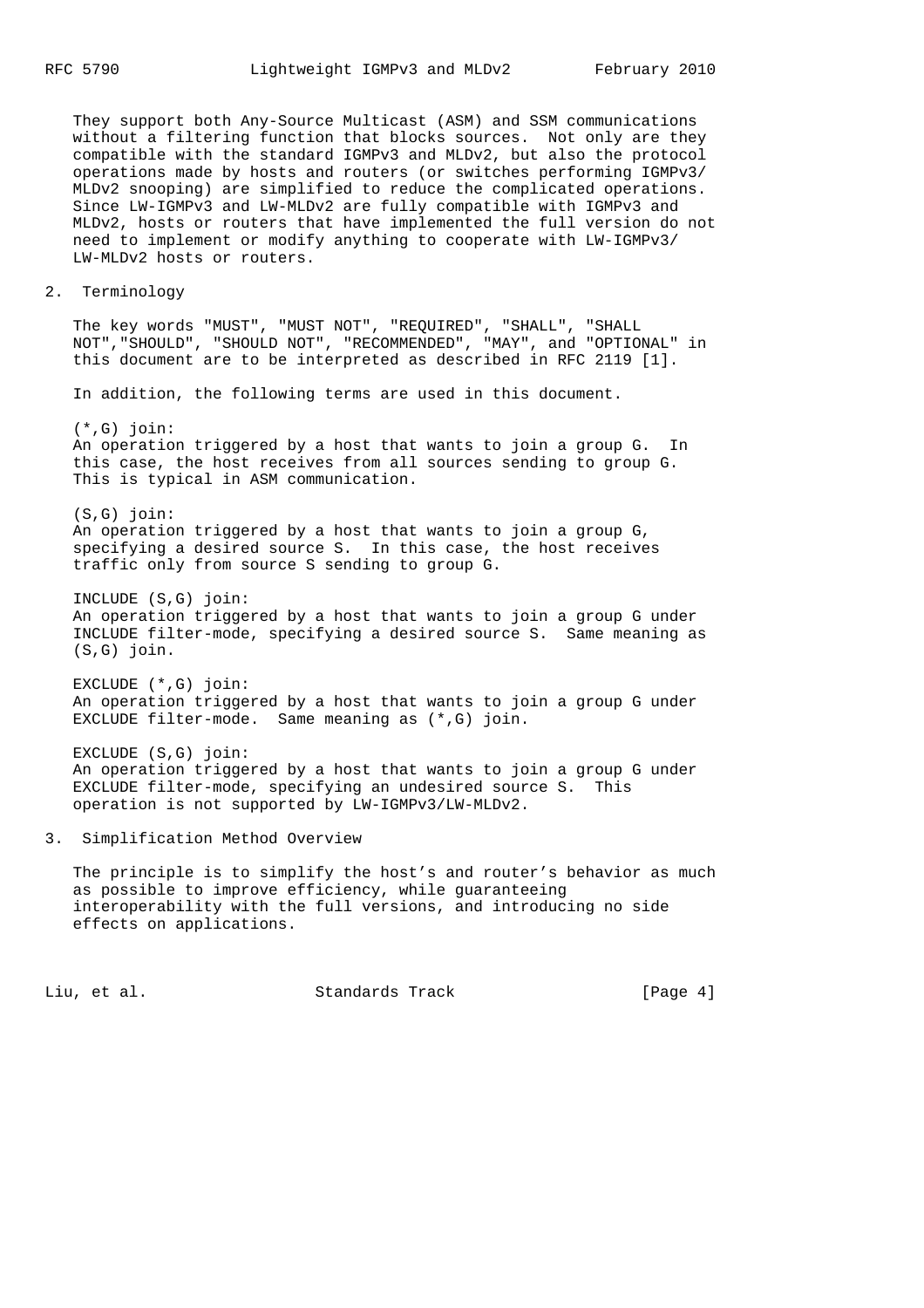For convenience, this document mainly discusses IGMPv3, since MLDv2 inherits the same source filtering mechanism, but this document additionally shows MLDv2's unique specifications when needed.

## 3.1. Behavior of Group Members

LW-IGMPv3 inherits the service interface model of IGMPv3.

 IPMulticastListen ( socket, interface, multicast-address, filter-mode, source-list )

 In the lightweight protocol, INCLUDE mode on the host part has the same usage as the full version for INCLUDE (S,G) join, while EXCLUDE mode on the host part is preserved only for excluding null source lists, which denotes a (\*,G) join as used by IGMPv2/IGMPv1/MLDv1. The detailed host operation of LW-IGMPv3/LW-MLDv2 is described in Section 4.

3.2. Behavior of Multicast Routers

 In IGMPv3, router filter-mode is defined to optimize the state description of a group membership [2]. As a rule, once a member report is in EXCLUDE mode, the router filter-mode for the group will be set to EXCLUDE. When all systems cease sending EXCLUDE mode reports, the filter-mode for that group may transit back to INCLUDE mode. The group timer is used to identify such a transition.

 In LW-IGMPv3, hosts primarily send INCLUDE requests, and also can request an EXCLUDE  $(*$ , G) join, which can be interpreted by the router as a request to include all sources. Without the more general form of EXCLUDE requests, it is unnecessary for the router to maintain the EXCLUDE filter-mode, and the state model for multicast routers can be simplified as:

(multicast address, group timer, (source records))

Here a group timer is kept to represent a  $(*$ , G) join. Its basic behavior is: when a router receives a (\*,G) join, it will set its group timer and keep the source-list for sources specified in the previously received source records. When the group timer expires, the router may change to reception of the listed sources only. The definition of the source record is the same as in the full version.

 The elimination of the filter-mode will greatly simplify the router behavior. The details of router operation are described in Section 5.

Liu, et al. Standards Track [Page 5]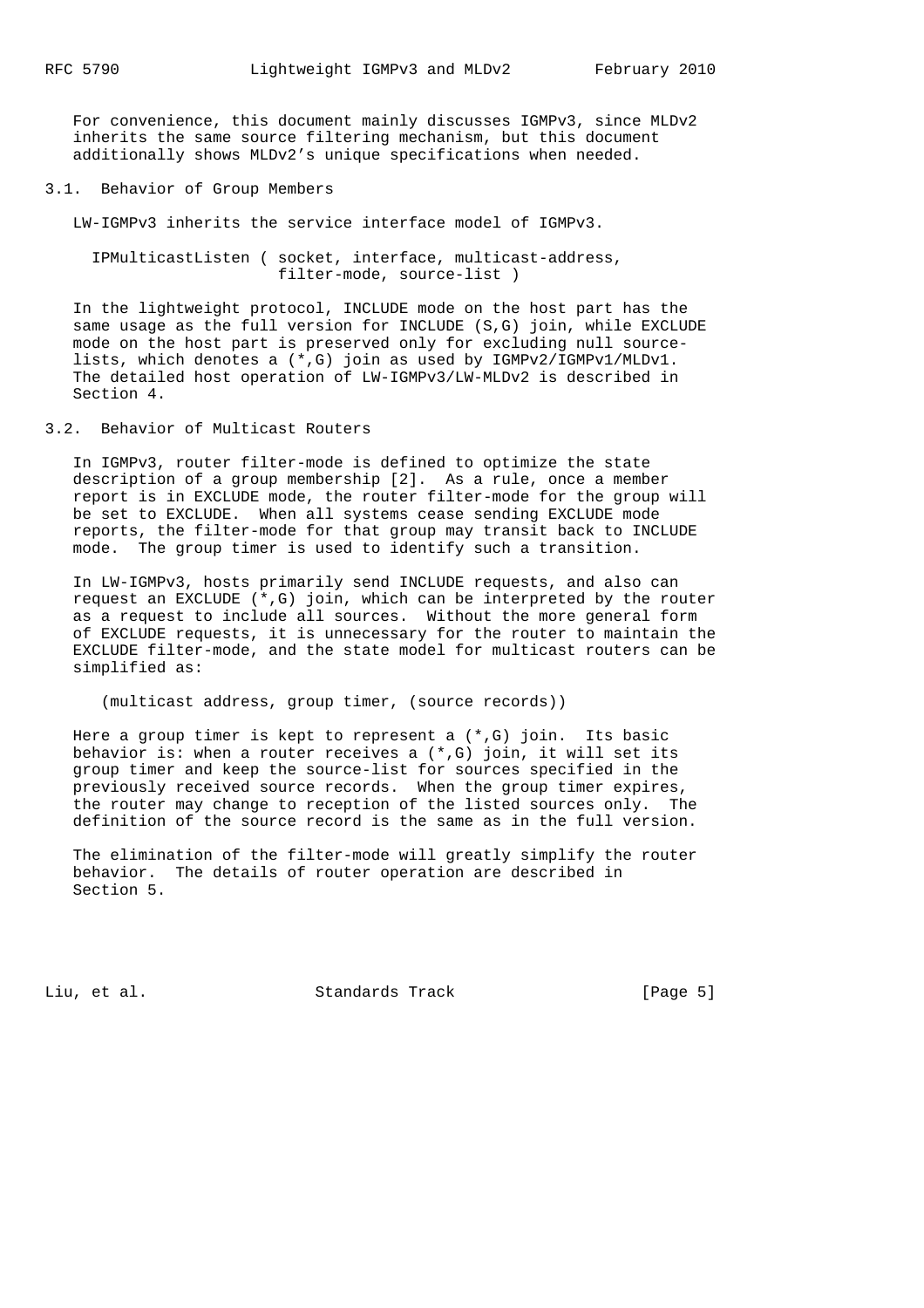#### 4. LW-IGMPv3 Protocol for Group Members

## 4.1. Query and Report Messages

 LW-IGMPv3 uses the same two sets of messages, Query and Report messages, as the full version protocols. There is no difference between the definition and usage of the Query message. But the report types in lightweight protocols are reduced because an operation that triggers EXCLUDE (S,G) join is omitted.

 There are three Group Record Types defined in the full IGMPv3: the Current-State Record denoted by MODE\_IS\_INCLUDE (referred to as IS\_IN) or MODE\_IS\_EXCLUDE (IS\_EX), the Filter-Mode-Change Record denoted by CHANGE\_TO\_INCLUDE\_MODE (TO\_IN) or CHANGE\_TO\_EXCLUDE\_MODE (TO\_EX), and the Source-List-Change Record denoted by ALLOW\_NEW\_SOURCES (ALLOW) or BLOCK\_OLD\_SOURCES (BLOCK). LW-IGMPv3 inherits the actions on change of interface state and on reception of a query, but the IS\_IN and IS\_EX record types are eliminated and Current-State Records are replaced by other records. The following sections explain the details.

## 4.2. Action on Change of Interface State

When the state of an interface of a group member host is changed, a State-Change Report for that interface is immediately transmitted from that interface. The type and contents of the Group Record(s) in that report are determined by comparing the filter-mode and source list for the affected multicast address before and after the change. While the requirements for the computation are the same as for the full version, in a lightweight version host the interface state change rules are simplified due to the reduction of message types. The contents of the new transmitted report are calculated as follows (Group Record Types are described in Section 4.4):

| Old State      | New State      | State-Change Report Sent     |
|----------------|----------------|------------------------------|
| INCLUDE (A)    | INCLUDE (B)    | $ALLOW(B-A)$ , $BLOCAL(A-B)$ |
| INCLUDE (A)    | EXCLUDE $({})$ | $TO$ $EX(\{\})$              |
| INCLUDE $({})$ | EXCLUDE $({})$ | $TO$ $EX(\{\})$              |
| EXCLUDE $({})$ | INCLUDE (B)    | TO IN(B)                     |

Liu, et al. Standards Track [Page 6]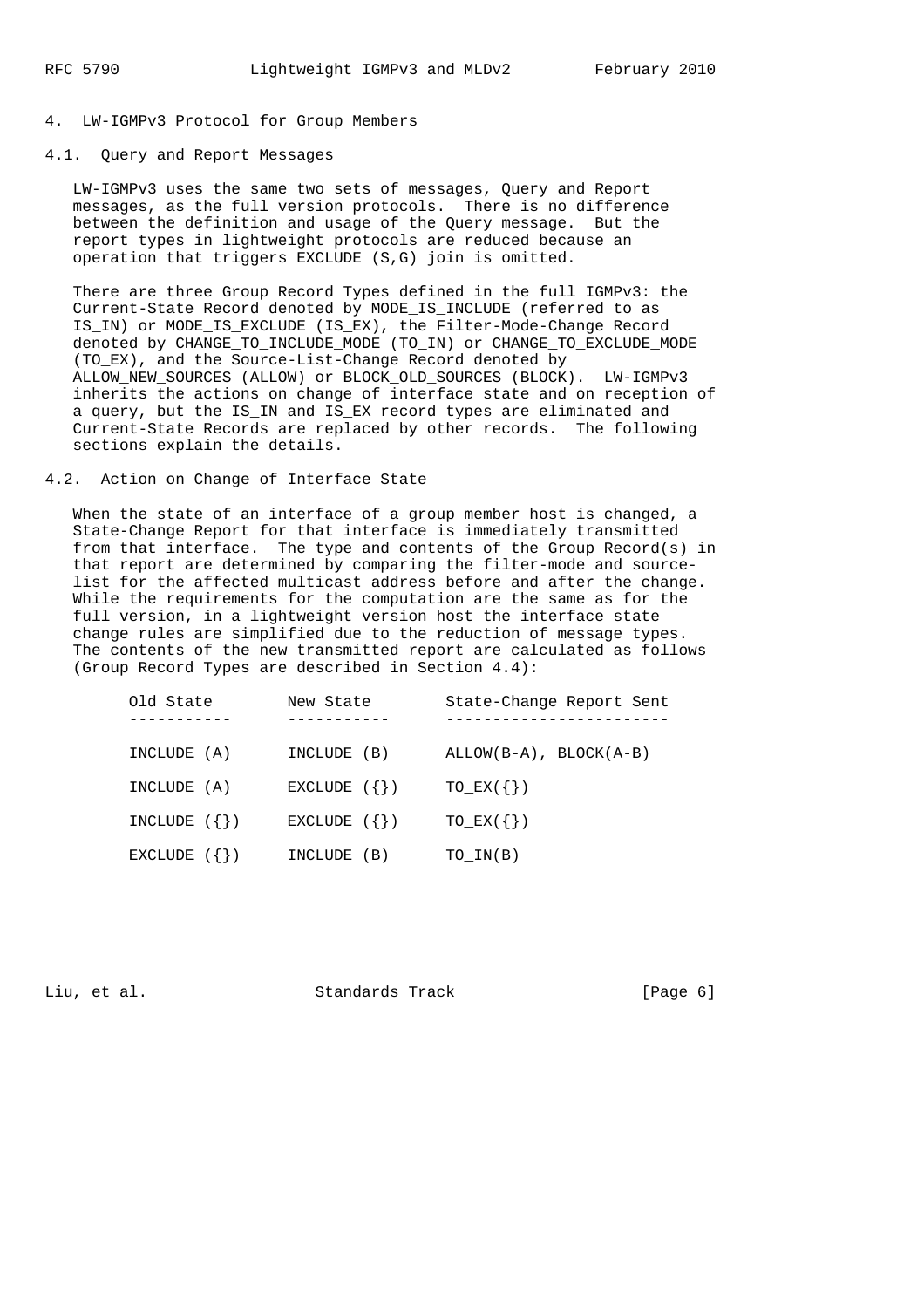As in the full version, to cover the possibility of the State-Change Report being missed by one or more multicast routers, it is retransmitted [Robustness Variable]-1 more times, at intervals chosen at random from the range (0, [Unsolicited Report Interval]). (These values are defined in [2][3].)

4.3. Action on Reception of a Query

 As in the full version, when a lightweight version host receives a query, it does not respond immediately. Instead, it delays its response by a random amount of time, bounded by the Max Resp Time value derived from the Max Resp Code in the received Query message [2][3]. The system may receive a variety of queries on different interfaces and of different kinds (e.g., General Queries, Group- Specific Queries, and Group-and-Source-Specific Queries), each of which may require its own delayed response.

 Before scheduling a response to a query, the system must first consider previously scheduled pending responses and in many cases schedule a combined response. Therefore, the lightweight version host must be able to maintain the following state:

- o A timer per interface for scheduling responses to General Queries.
- o A per-group and interface timer for scheduling responses to Group- Specific and Group-and-Source-Specific Queries.
- o A per-group and interface list of sources to be reported in the response to a Group-and-Source-Specific Query.

 LW-IGMPv3 inherits the full version's rules that are used to determine if a report needs to be scheduled. The difference is regarding the simplification of EXCLUDE filter-mode and the type of report as detailed in Section 4.4.

4.4. LW-IGMPv3 Group Record Types

 Among the Group Record Types defined in the full IGMPv3, several record types are not used in LW-IGMPv3 as some of the processes related to the filter-mode change to the EXCLUDE mode are eliminated and some of the Report messages are converged into a record having a null source address list. All of the record types of Report messages used by the full and lightweight version protocols are shown as follows:

Liu, et al. Standards Track [Page 7]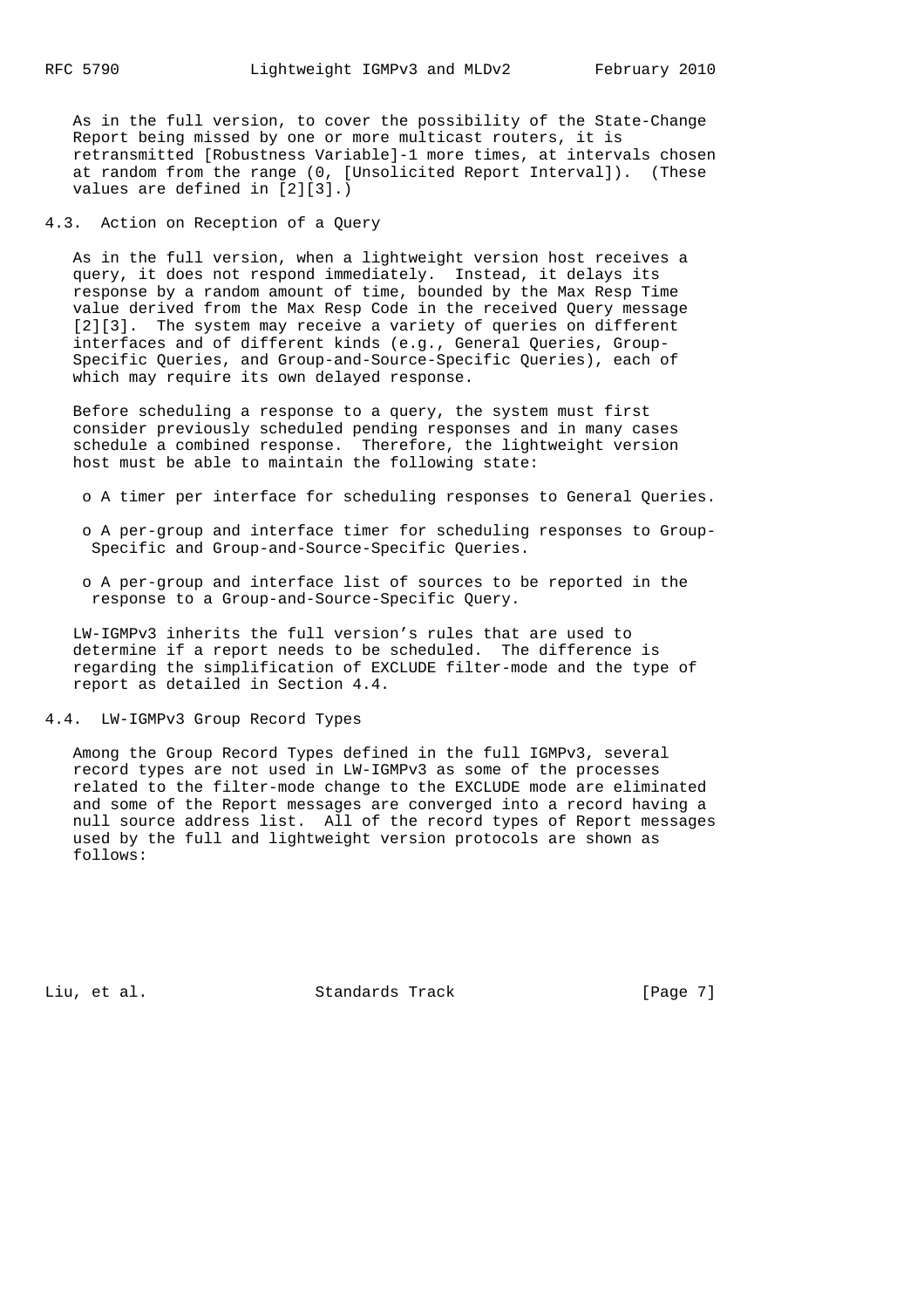| IGMPv3              | LW-IGMPv3                    | Comments                                                     |
|---------------------|------------------------------|--------------------------------------------------------------|
|                     |                              | $IS_EX(\{\})$ $TO_EX(\{\})$ Query response for $(*, G)$ join |
| IS $EX(x)$ $N/A$    |                              | Query response for EXCLUDE (x,G) join                        |
|                     | $IS IN(x)$ $ALLOW(x)$        | Query response for INCLUDE (x,G) join                        |
|                     |                              | $ALLOW(x)$ $ALLOW(x)$ INCLUDE $(x,G)$ join                   |
|                     |                              | $BLOCK(x)$ BLOCK $(x)$ INCLUDE $(x, G)$ leave                |
| TO $IN(x)$          |                              | TO $IN(x)$ Change to INCLUDE $(x, G)$ join                   |
| $TO\_IN(\{\})$      |                              | $TO_IN(\{\})$ $(*, G)$ leave                                 |
| TO $EX(x)$ $N/A$    |                              | Change to EXCLUDE $(x,G)$ join                               |
| $TO\_EX$ ( $\{\}$ ) | $TO$ $EX({})$ $(*$ , G) join |                                                              |

where "x" represents a non-null source address list and " $({})$ " represents a null source address list. For instance,  $IS\_EX({})$  means a report whose record type is IS EX with a null source address list. "N/A" represents not applicable (or no use) because the corresponding operation should not occur in the lightweight version protocols.

 LW-IGMPv3 does not use EXCLUDE filter-mode with a non-null source address list. A multicast router creates the same state when it receives a Report message containing either  $IS\_EX({})$  or TO\_EX( $\{\})$ record types. Therefore, LW-IGMPv3 integrates the  $IS\_EX({})$ operation with the  $TO\_EX({})$  operation.

 When an LW-IGMPv3 host needs to make a query response for the state of INCLUDE (x,G) join, it makes a response whose message type is expressed with  $ALLOW(x)$ , instead of using the IS\_IN record type. Because the router's processing of the two messages is exactly the same, the IS\_IN(x) type is eliminated for simplification.

 An LW-IGMPv3 host does not use EXCLUDE mode, while TO\_IN and TO\_EX records are used for example in the following situation: the host first launches an application (AP1) that requests INCLUDE (x,G) join, and sends ALLOW(x). Then the host launches another application (AP2) that joins  $(*$ ,G), and it sends TO\_EX( $\{\}$ ). In this condition, when AP2 terminates but AP1 keeps working on the lightweight version host, the host sends a report with  $TO_IN(x)$  record type for [Robustness Variable] times.

Liu, et al. Standards Track [Page 8]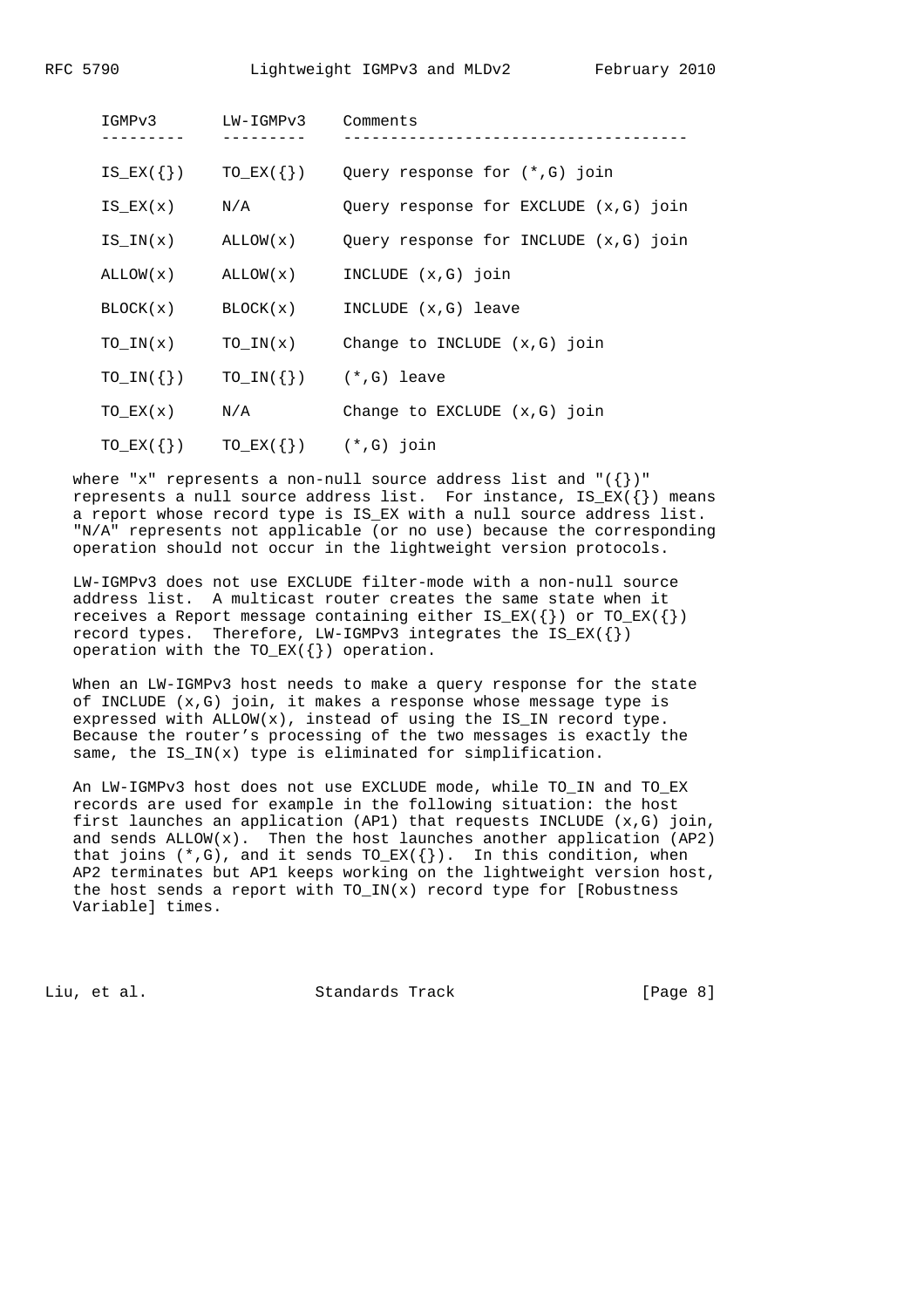Although an LW-IGMPv3 host adopts the four message types (ALLOW, BLOCK, TO\_IN, and TO\_EX) for simplification, using  $IS\_EX({})$  and IS\_IN(x) (respectively, instead of  $TO\_EX({})$  and  $ALLOW(x))$  in response to queries is not inhibited. This will not introduce the interoperation problem because the router process is, respectively, the same for the mentioned two message set, as long as the router implementation follows the rules given by full IGMPv3.

5. LW-IGMPv3 Protocol for Multicast Routers

 The major difference between the full and lightweight version protocols on the router part is that in the lightweight version filter-mode is discarded and the function of the group timer is redefined. The states maintained by the lightweight router are reduced and the protocol operation is greatly simplified.

5.1. Group Timers and Source Timers in the Lightweight Version

 In lightweight and full IGMPv3 routers, a source timer is kept for each source record and it is updated when the source is present in a received report. It indicates the validity of the source and needs to be referred to when the router takes its forwarding decision.

 The group timer being used in the full version of IGMPv3 for transitioning the router's filter-mode from EXCLUDE to INCLUDE is redefined in the lightweight protocols to identify the non-source specific receiving state maintained for (\*,G) join. Once a group record of TO\_EX( $\{\}\)$  is received, the group timer is set to represent this (\*,G) group join. The expiration of the group timer indicates that there are no more listeners on the attached network for this (\*,G) group. Then if at this moment there are unexpired sources (whose source timers are greater than zero), the router will change to receiving traffic for those sources only. The role of the group timer can be summarized as follows:

| Group Timer Value | Actions/Comments                                                                                                                                                                                                                                 |
|-------------------|--------------------------------------------------------------------------------------------------------------------------------------------------------------------------------------------------------------------------------------------------|
| $G$ Timer $> 0$   | All members in this group.                                                                                                                                                                                                                       |
| $G$ Timer == $0$  | No more listeners to this $(*$ , G) group.<br>If all source timers have expired, then<br>delete group record. If there are<br>still source record timers running,<br>use those source records with running<br>timers as the source record state. |

Liu, et al. Standards Track [Page 9]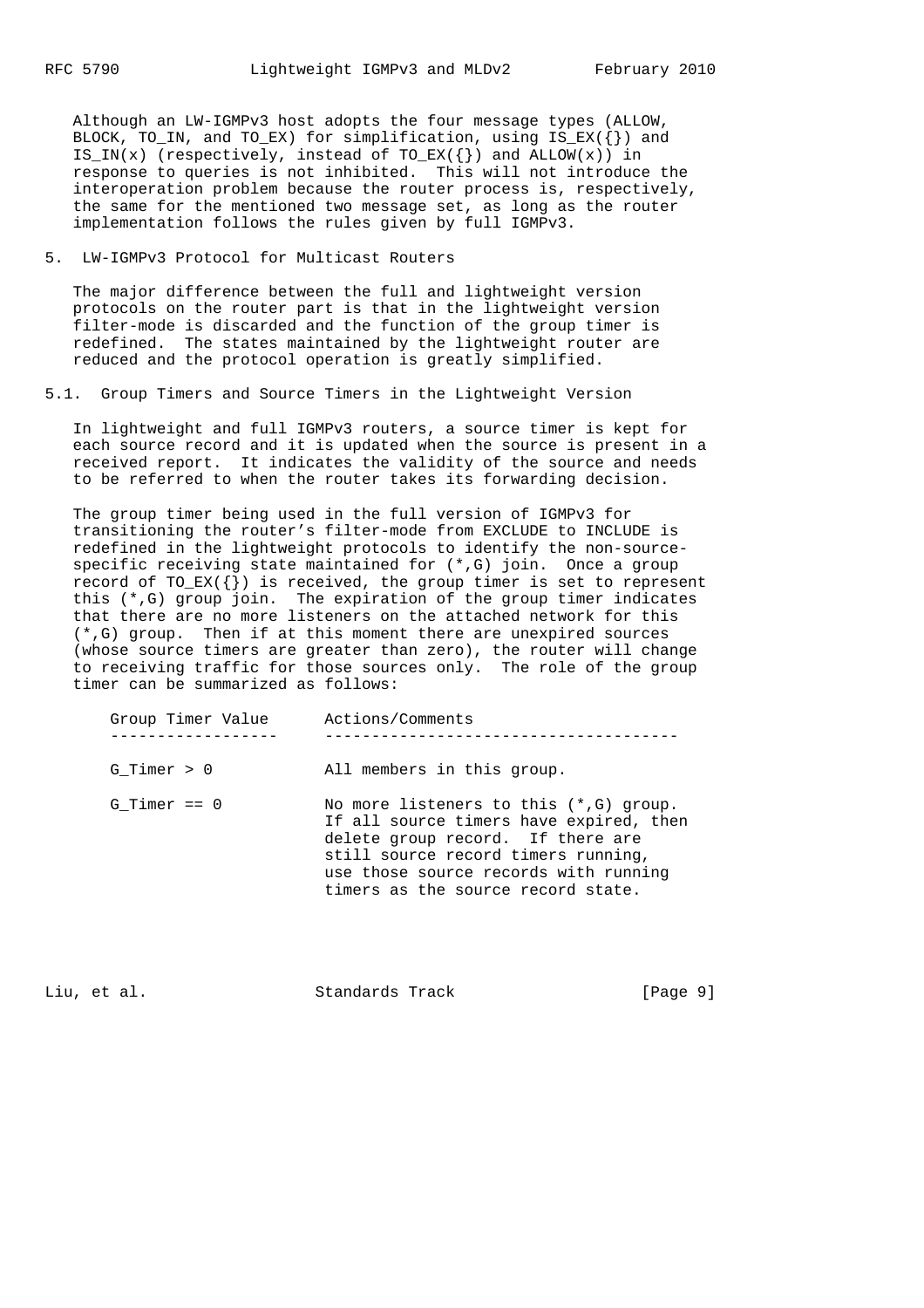The operation related to the group and source timers has some differences compared to the full IGMPv3. In the full version, if a source timer expires under the EXCLUDE router filter-mode, its corresponding source record is not deleted until the group timer expires for indicating undesired sources. In the lightweight version, since there is no need to keep such records for blocking specific sources, if a source timer expires, its source record should be deleted immediately, not waiting for the time-out of the group timer.

#### 5.2. Source-Specific Forwarding Rules

 A full version multicast router needs to consult IGMPv3 state information when it makes decisions on forwarding a datagram from a source, based on the router filter-mode and source timer. In LW- IGMPv3, because of the absence of the router filter-mode, the group timer and source timer could be used for such decisions. The forwarding suggestion made by LW-IGMPv3 to the routing protocols is summarized as follows:

| Group Timer                   | Source Timer                    | Action                                                                                                                                                             |
|-------------------------------|---------------------------------|--------------------------------------------------------------------------------------------------------------------------------------------------------------------|
| G Timer == $0$ S Timer > $0$  |                                 | Suggest forwarding<br>traffic from source                                                                                                                          |
| G Timer == $0$ S Timer == $0$ |                                 | Suggest stopping<br>forwarding traffic from<br>source and remove<br>source record. If there<br>are no more source<br>records for the group,<br>delete group record |
|                               | G Timer == 0 No Source Elements | Suggest not forwarding<br>traffic from source                                                                                                                      |
| G Timer > 0                   | S Timer $>= 0$                  | Suggest forwarding<br>traffic from source                                                                                                                          |
| $G$ Timer $> 0$               | No Source Elements              | Suggest forwarding<br>traffic from source                                                                                                                          |

5.3. Reception of Current-State Records

 When receiving Current-State Records, the LW-IGMPv3 router resets its group or source timers and updates its source-list within the group. For source-specific group reception state (when G\_Timer == 0 and

Liu, et al. Standards Track [Page 10]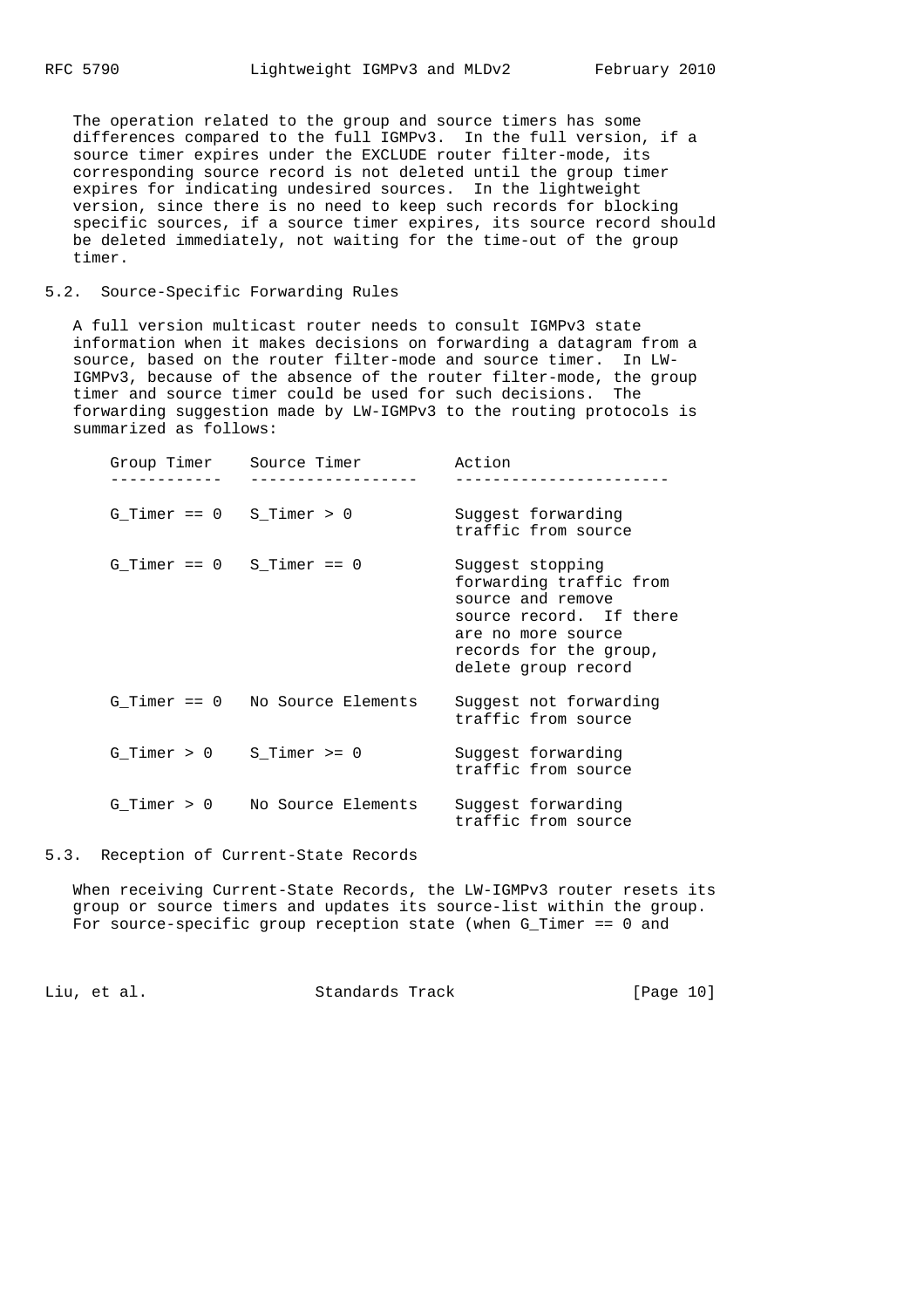S\_Timer > 0), the source-list contains sources whose traffic will be forwarded by the router, while in non-source-specific group reception (when G\_Timer > 0), the source-list remembers the valid sources to receive traffic from after toggling to source-specific reception state.

 Although the LW-IGMPv3 host only sends a subset of the messages of the full version, the LW-IGMPv3 router should be able to process as many messages as possible to be compatible with the full version host. Note that if the report type is  $IS\_EX(x)$  with a non-empty source-list, the router will treat it as the same type of report with an empty source-list. The following table describes the action taken by a multicast router after receiving Current-State Records. The notations have the same meaning as those in the full IGMPv3 protocol.

| Group Timer      | Old<br>Source-<br>List | Report Rec'd  | New<br>Source-<br>List | Actions     |
|------------------|------------------------|---------------|------------------------|-------------|
| $G$ Timer == $0$ | Α                      | IS IN(B)      | $A + B$                | $(B) = GML$ |
| $G$ Timer == $0$ | Α                      | $IS$ $EX({})$ | Α                      | G_Timer=GMI |
| $G$ Timer > 0    | Α                      | IS IN(B)      | $A + B$                | $(B) = GMI$ |
| $G$ Timer $> 0$  | Α                      | $IS_K({})$    | Α                      | G Timer=GMI |

 The above table could be further simplified since the processes are exactly the same for the two values of the G\_Timer:

| Old<br>Source-<br>List | Report Rec'd  | New<br>Source-<br>List | Actions     |
|------------------------|---------------|------------------------|-------------|
| Α                      | IS IN(B)      | A+B                    | $(B) = GMI$ |
| Α                      | $IS$ $EX({})$ | Α                      | G Timer=GMI |

 Without EXCLUDE filter-mode, a router's process on receiving a Current-State Record is simple: when a router receives an IS\_IN report, it appends the reported source addresses to the previous source-list with their source timers set to GMI. Upon receiving an IS\_EX({}) report, the router sets the non-source-specific receiving states by resetting the group timer value and keeps the previous source-list without modification.

Liu, et al. Standards Track [Page 11]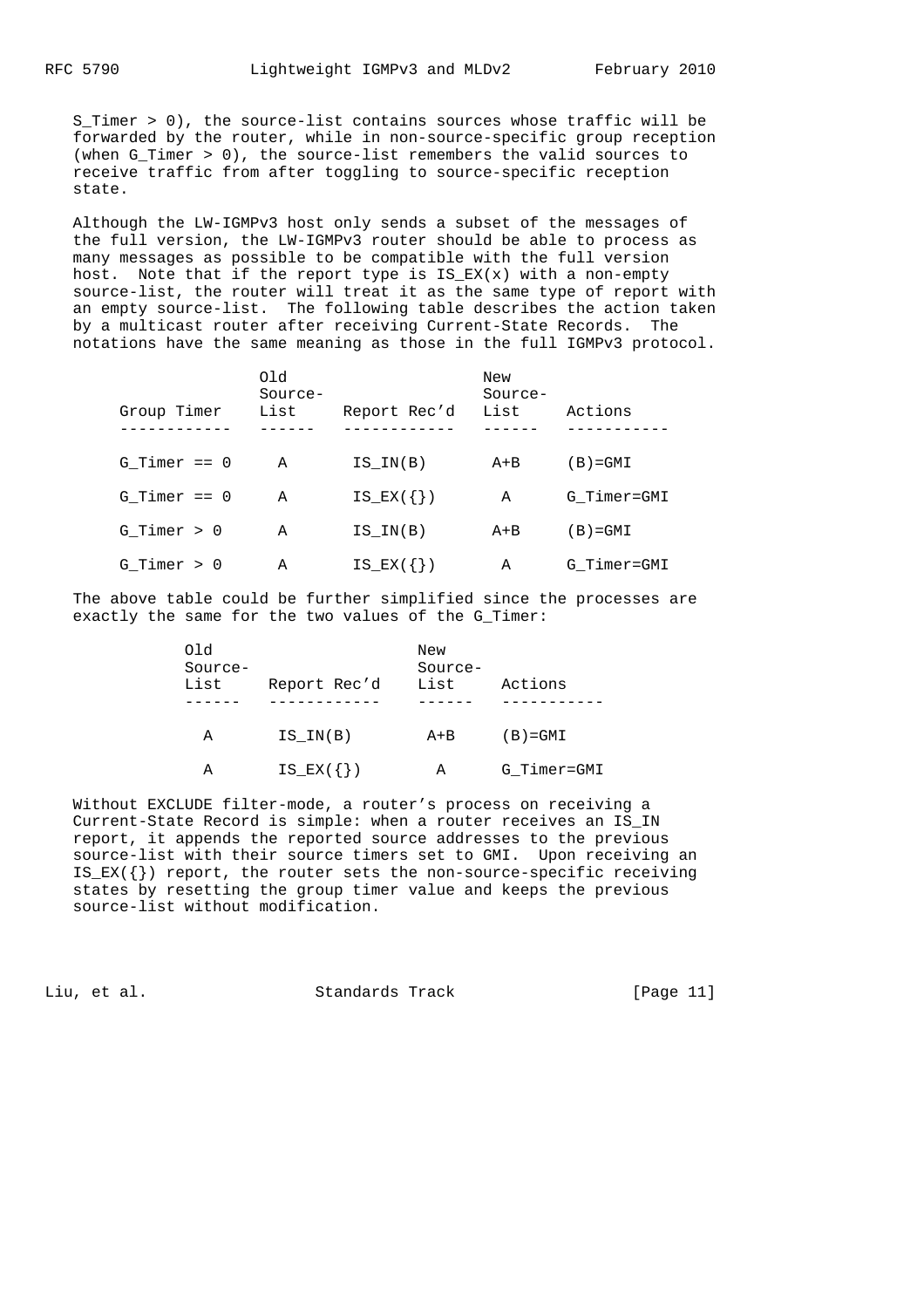#### 5.4. Reception of Source-List-Change and Filter-Mode-Change Records

 On receiving Source-List-Change and Filter-Mode-Change Records, the LW-IGMPv3 router needs to reset its group and source timers, update its source-list within the group, or trigger group queries. The queries are sent by the router for the sources that are requested to be no longer forwarded to a group. Note that if the report type is  $TO$  $EX(x)$  with a non-empty source-list, the router will treat it as the same type of report with an empty source-list. The table below describes the state change and the actions that should be taken.

| Group Timer      | Old<br>Source-<br>List | Report Rec'd    | New<br>Source-<br>List | Actions                                       |
|------------------|------------------------|-----------------|------------------------|-----------------------------------------------|
|                  |                        |                 |                        |                                               |
| $G_$ Timer == 0  | $\mathbb{A}$           | ALLOW(B)        | A+B                    | $(B) = GMI$                                   |
| $G$ Timer == $0$ | Α                      | BLOCK(B)        | $\mathbb A$            | Send $Q(G, A*B)$                              |
| $G$ Timer == $0$ | A                      | TO IN(B)        | $A + B$                | $(B) = GML$<br>Send $Q(G, A-B)$               |
| $G$ Timer == $0$ | Α                      | $TO$ $EX(\{\})$ | $\mathbb{A}$           | G_Timer=GMI                                   |
| $G_T$ imer > 0   | A                      | ALLOW(B)        | $A + B$                | $(B) = GML$                                   |
| $G_T$ imer > 0   | A                      | BLOCK(B)        | $\mathbb{A}$           | Send $Q(G, A*B)$                              |
| $G_$ Timer > 0   | A                      | TO IN(B)        | $A + B$                | $(B) = GML$<br>$SendQ(G, A-B)$<br>Send $Q(G)$ |
| $G_$ Timer > 0   | Α                      | $TO$ $EX(\{\})$ | Α                      | G_Timer=GMI                                   |

The table could be further simplified by merging duplicate lines:

Liu, et al. Standards Track [Page 12]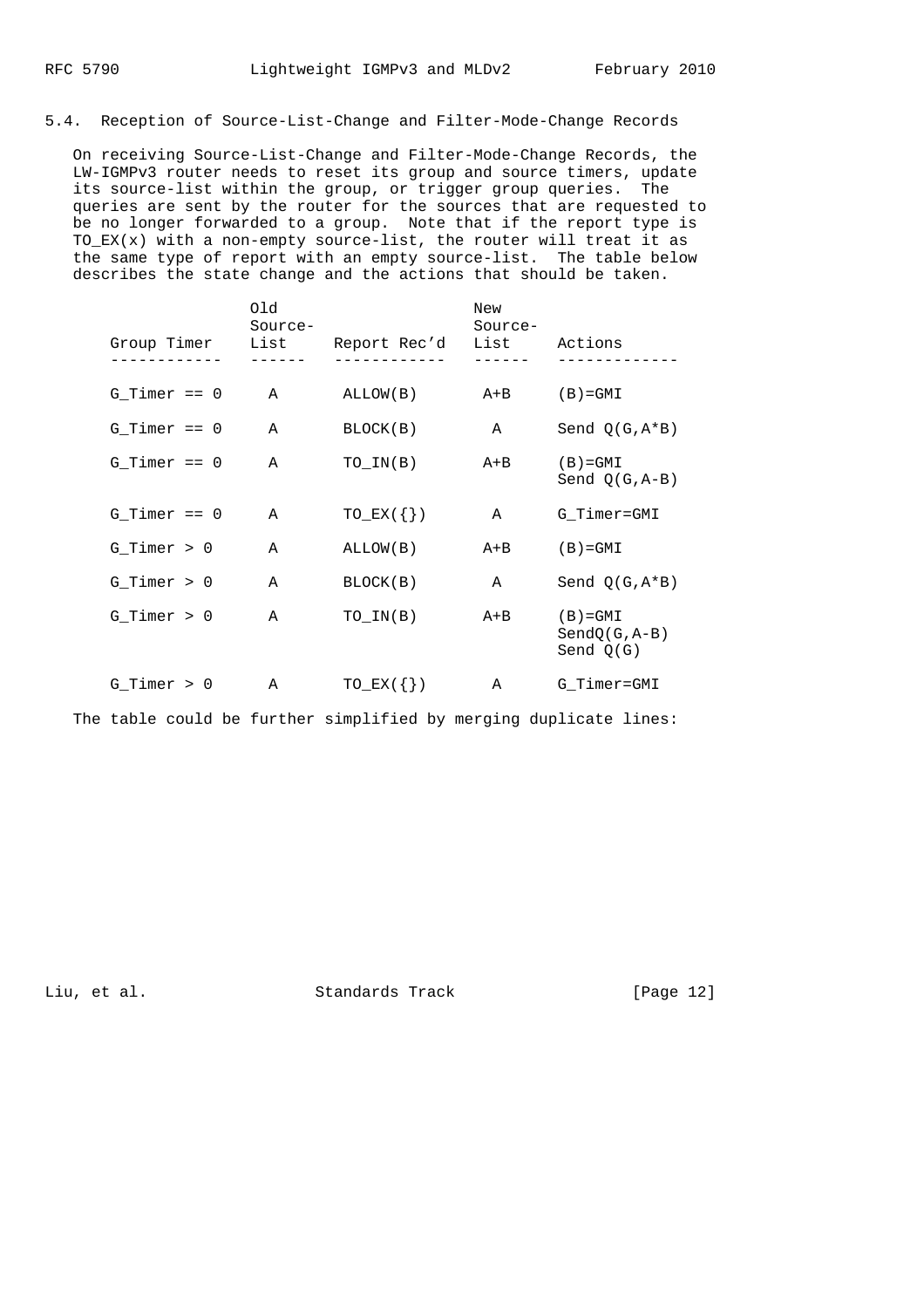| Old<br>Source-<br>List | Report Rec'd    | New<br>Source-<br>List | Actions                                                       |
|------------------------|-----------------|------------------------|---------------------------------------------------------------|
| Α                      | ALLOW(B)        | $A + B$                | $(B) = GML$                                                   |
| Α                      | BLOCK(B)        | Α                      | Send $O(G, A*B)$                                              |
| Α                      | TO IN(B)        | $A + B$                | $(B) = GML$<br>Send $O(G, A-B)$<br>If $G$ Timer>0 Send $O(G)$ |
| Α                      | $TO$ $EX(\{\})$ | Α                      | G Timer=GMI                                                   |

## 6. Interoperability

 LW-IGMPv3/LW-MLDv2 hosts and routers must interoperate with hosts and routers of the full version [2][3]. Also, LW-IGMPv3/LW-MLDv2 hosts and routers must interoperate gracefully with hosts and routers running IGMPv1/v2 or MLDv1.

6.1. Interoperation with the Full Version of IGMPv3/MLDv2

 LW-IGMPv3/LW-MLDv2 do not introduce any change on the message formats of the group Query and Report messages that the full version protocols use.

# 6.1.1. Behavior of Group Members

 An LW-IGMPv3 host's compatibility mode is determined from the Host Compatibility Mode variable, which can be in one of three states: IGMPv1, IGMPv2, or IGMPv3. When a lightweight host behaves on its interface as LW-IGMPv3, its Host Compatibility Mode of that interface is set to IGMPv3, and the host sends a subset of IGMPv3 Report messages, which can be recognized by a multicast router running the full or the lightweight IGMPv3 protocol on the same LAN.

## 6.1.2. Behavior of Multicast Routers

 An LW-IGMPv3 or LW-MLDv2 router does not process directly IS\_EX(x) and TO\_EX(x) reports that are used by the full version. When an LW- IGMPv3/LW-MLDv2 router receives these Report messages from full version hosts, it MUST translate them internally to  $IS\_EX(\{\})$  and TO\_EX({}) respectively and behave accordingly.

Liu, et al. Standards Track [Page 13]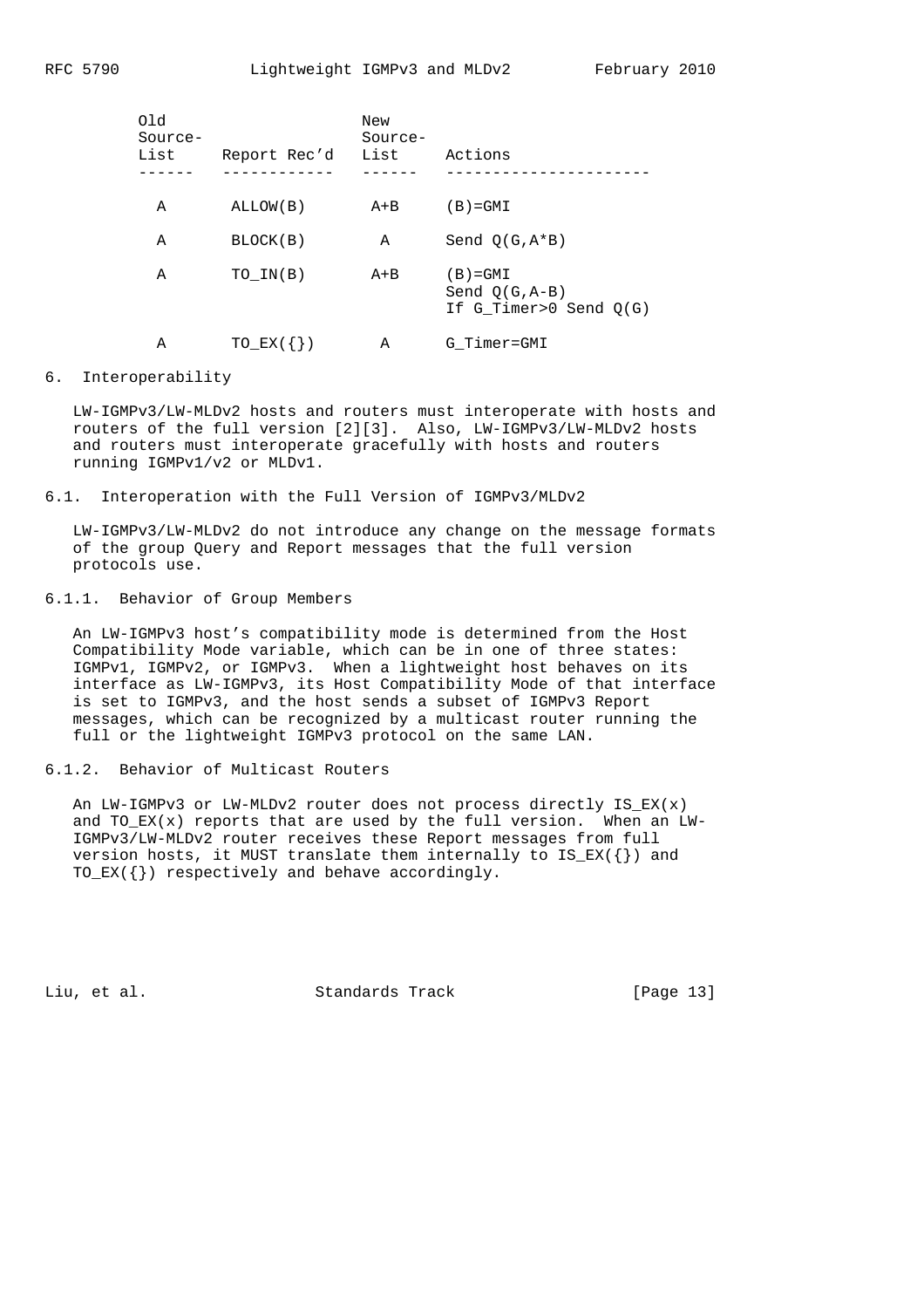#### 6.2. Interoperation with IGMPv1/IGMPv2

 Since the lightweight protocols can be treated as a parallel version of the full version of IGMPv3/MLDv2, its compatibility principle and method with the older version are generally the same as that of full IGMPv3/MLDv2.

### 6.2.1. Behavior of Group Members

 The Host Compatibility Mode of an interface is set to IGMPv2 and its IGMPv2 Querier Present timer is set to Older Version Querier Present Timeout seconds (defined in [2]) whenever an IGMPv2 General Query is received on that interface. The Host Compatibility Mode of an interface is set to IGMPv1 and its IGMPv1 Querier Present timer is set to Older Version Querier Present Timeout seconds whenever an IGMPv1 Membership Query is received on that interface.

 In the presence of older version group members, LW-IGMPv3 hosts may allow its Report message to be suppressed by either an IGMPv1 or IGMPv2 membership report. However, because the transmission of IGMPv1 or v2 packets reduces the capability of the LW-IGMPv3 system, as a potential protection mechanism, the choice to enable or disable the use of backward compatibility may be configurable.

## 6.2.2. Behavior of Multicast Routers

 The behavior of an LW-IGMPv3 router when placed on a network where there are routers that have not been upgraded to IGMPv3 is exactly the same as for a full IGMPv3 router in this situation [2].

 A full IGMPv3 router uses Group Compatibility Mode (whose value is either of IGMPv1, IGMPv2, or IGMPv3) per group record to indicate which version of IGMP protocol it applies to the group. This value is set according to the version of the received IGMP reports. When Group Compatibility Mode is IGMPv3, the lightweight router performs the LW-IGMPv3 protocol for that group.

 When Group Compatibility Mode is IGMPv2, an LW-IGMPv3 router inherits this compatibility mechanism with the following rules:

| IGMP Message | LW-IGMPv3 Equivalent |
|--------------|----------------------|
|              |                      |
| v2 Report    | $TO$ $EX(\{\})$      |
| v2 Leave     | $TO_IN(\{\})$        |

Liu, et al. Standards Track [Page 14]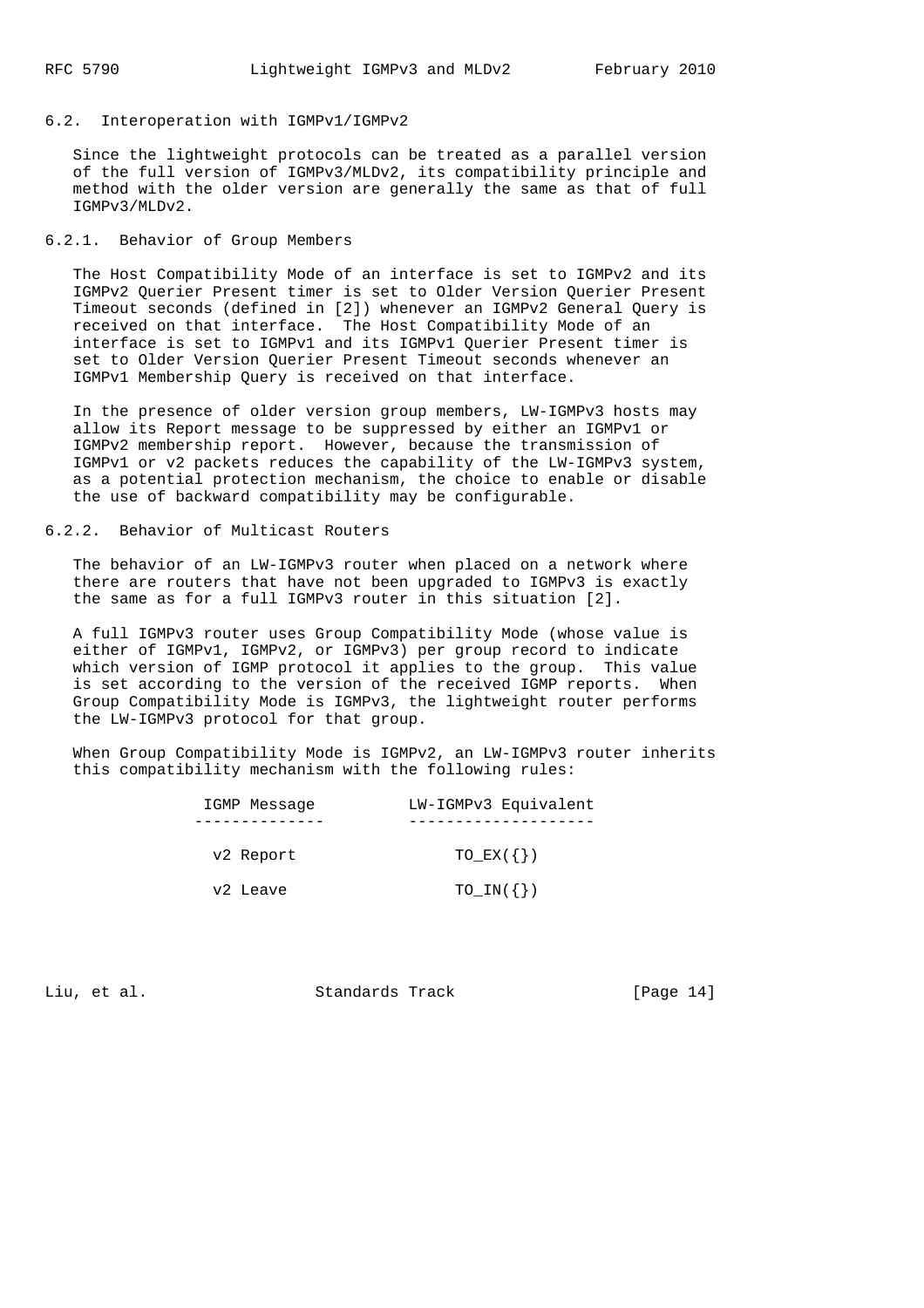When Group Compatibility Mode is IGMPv1, an LW-IGMPv3 router internally translates the following IGMPv1 and IGMPv2 messages for that group to their LW-IGMPv3 equivalents:

| IGMP Message | LW-IGMPv3 Equivalent |
|--------------|----------------------|
|              |                      |
| v1 Report    | $TO$ $EX(\{\})$      |
| v2 Report    | $TO\_EX({})$         |

6.3. Interoperation with MLDv1

 LW-MLDv2 hosts and routers MUST interoperate with hosts and routers running MLDv1. The method is the same as described in Section 6.2. The difference is that when an LW-MLDv2 router has a MLDv1 listener on its network, it translates the following MLDv1 messages to their LW-MLDv2 equivalents:

| MLDv1 Message | LW-MLDv2 Equivalent |
|---------------|---------------------|
|               |                     |
| Report        | $TO$ $EX(\{\})$     |
| Done          | $TO_IN({})$         |

7. Implementation Considerations

 The lightweight protocols require no additional procedure for the implementation of the related protocols or systems, e.g., IGMP/MLD snooping, multicast routing protocol, and operation of application sockets, while the processing loads on the switches and routers that run IGMPv3/MLDv2 (snooping) and multicast routing protocols may be greatly decreased.

7.1. Implementation of Source-Specific Multicast

 [8] specifies the requirements for the implementation of Source- Specific Multicast (SSM) on IGMPv3/MLDv2 hosts and routers. The lightweight protocol follows the same rules as given in [8] except for the change of the message types due to the simplification.

 An LW-IGMPv3/LW-MLDv2 host should not invoke (\*,G) join (i.e., TO\_EX( $\{\})$ ) and  $(*$ , G) leave (i.e., TO\_IN( $\{\})$ ) for applications whose multicast addresses are in the SSM address range. An upstream LW- IGMPv3/LW-MLDv2 router MUST NOT establish forwarding state and MAY log an error on reception of them as described in [7].

Liu, et al. Standards Track [Page 15]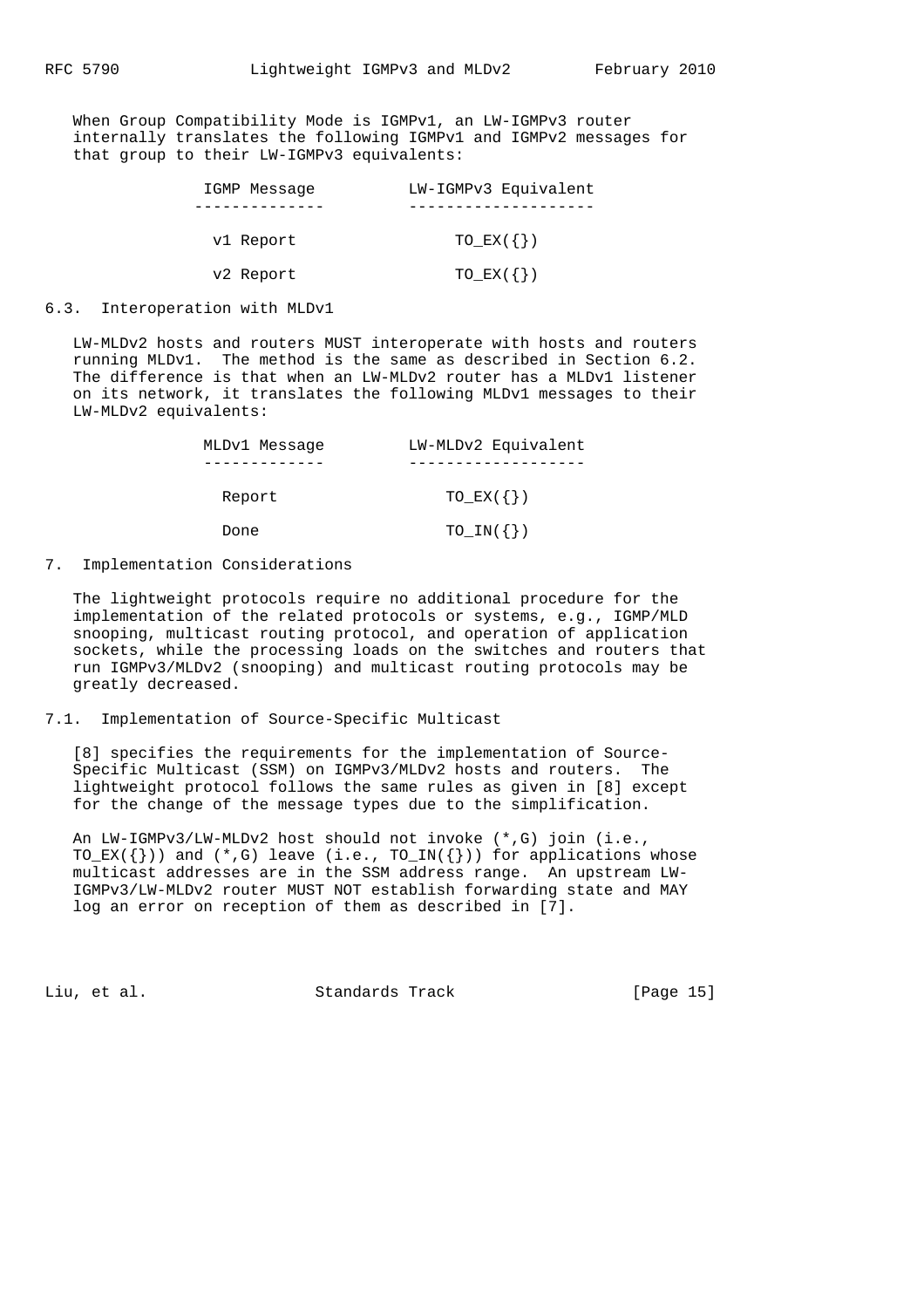7.2. Implementation of Multicast Source Filter (MSF) APIs

 [9] defines the following Multicast Source Filter (MSF) APIs: (1) IPv4 Basic MSF APIs, (2) IPv4 Advanced MSF APIs, (3) Protocol- Independent Basic MSF APIs, and (4) Protocol-Independent Advanced MSF APIs.

 According to the MSF API definition, an LW-IGMPv3 host should implement either the IPv4 Basic MSF API or the Protocol-Independent Basic MSF API, and an LW-MLDv2 host should implement the Protocol- Independent Basic MSF API. Other APIs, IPv4 Advanced MSF API and Protocol-Independent Advanced MSF API, are optional to implement in an LW-IGMPv3/LW-MLDv2 host.

8. Security Considerations

 The security considerations are the same as that of the full version of IGMPv3/MLDv2.

9. Acknowledgements

 The authors would like to thank MBONED and MAGMA working group members. Special thanks is given to Marshall Eubanks, Guo Feng, Mark Fine, Alfred Hoenes, Prashant Jhingran, Bharat Joshi, Guo Tao, Wang Wendong, and Gong Xiangyang for their valuable suggestions and comments on this document.

- 10. References
- 10.1. Normative References
	- [1] Bradner, S., "Key words for use in RFCs to Indicate Requirement Levels", BCP 14, RFC 2119, March 1997.
	- [2] Cain, B., Deering, S., Kouvelas, I., Fenner, B., and A. Thyagarajan, "Internet Group Management Protocol, Version 3", RFC 3376, October 2002.
	- [3] Vida, R. and L. Costa, "Multicast Listener Discovery Version 2 (MLDv2) for IPv6", RFC 3810, June 2004.
	- [4] Deering, S., "Host extensions for IP multicasting", STD 5, RFC 1112, August 1989.
	- [5] Fenner, W., "Internet Group Management Protocol, Version 2", RFC 2236, November 1997.

Liu, et al. Standards Track [Page 16]